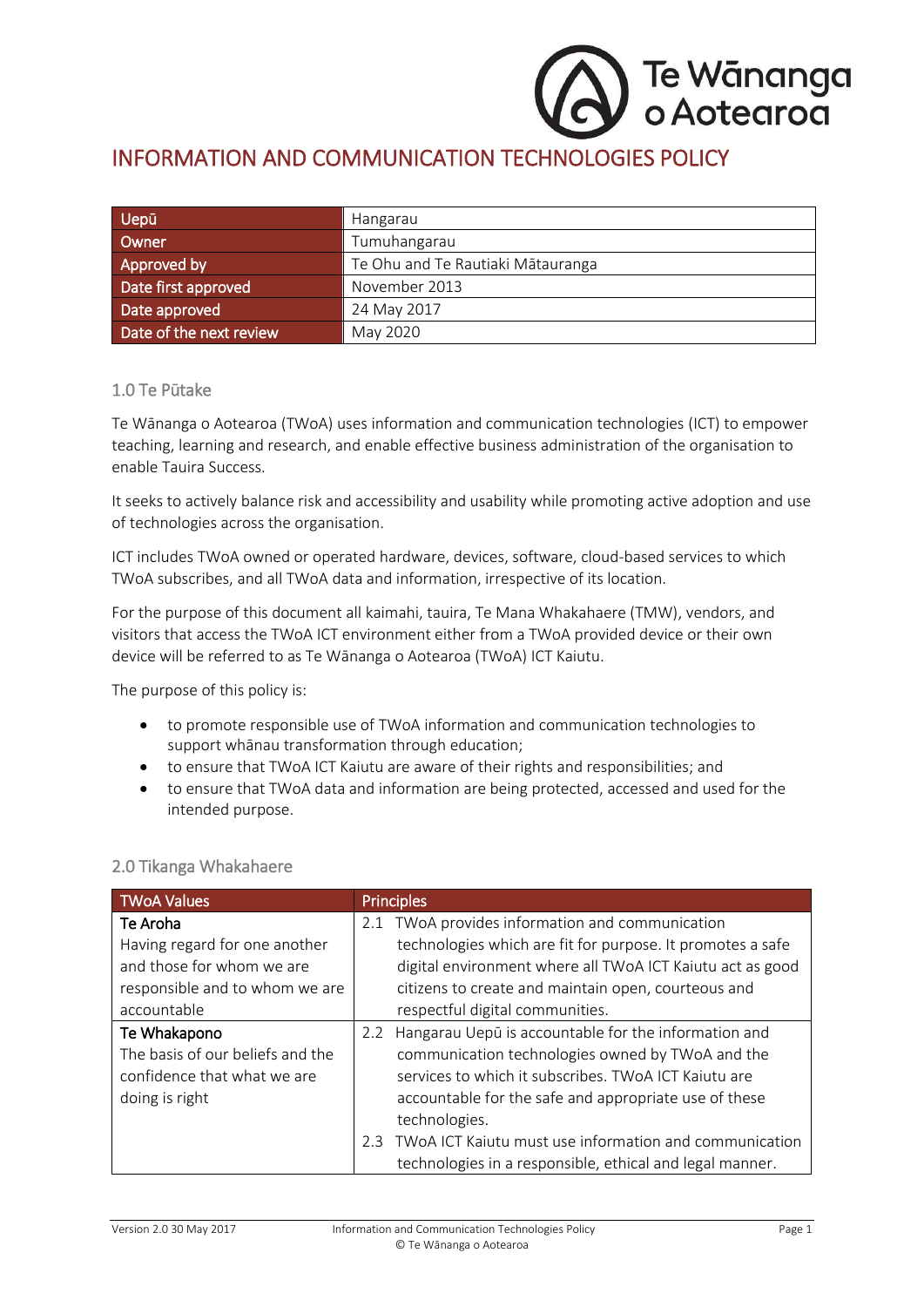| <b>TWoA Values</b>                                              | <b>Principles</b>                                                                             |
|-----------------------------------------------------------------|-----------------------------------------------------------------------------------------------|
|                                                                 | 2.4 TWoA ICT Kaiutu must prevent unauthorised access to and                                   |
|                                                                 | use of TWoA records and information.                                                          |
|                                                                 | TWoA ICT Kaiutu are responsible for exercising good<br>2.5                                    |
|                                                                 | judgement regarding the reasonableness of personal use                                        |
|                                                                 | of TWoA information and communication technologies e.g.                                       |
|                                                                 | the use of mobile data for personal streaming.                                                |
|                                                                 | Where irresponsible, unethical or illegal use is suspected or<br>2.6                          |
|                                                                 | occurs, TWoA reserves the right to restrict or prevent                                        |
|                                                                 | further access to, or use of, information and                                                 |
|                                                                 | communication technologies. TWoA may also take other                                          |
|                                                                 | actions, including disciplinary action, deemed necessary to                                   |
|                                                                 | protect people, the organisation, equipment, systems or                                       |
|                                                                 | services. TWoA may seek to recover the costs incurred as                                      |
|                                                                 | a result of unacceptable use.                                                                 |
|                                                                 | Hangarau Uepū may monitor TWoA ICT Kaiutu when they<br>2.7                                    |
|                                                                 | access TWoA information and communication                                                     |
|                                                                 | technologies, including accessing all device information                                      |
|                                                                 | and websites visited.                                                                         |
|                                                                 | Where clause 2.6 or 2.7 in enacted it will only be at the<br>2.8                              |
|                                                                 | approval of Tumuwhanake in consultation with                                                  |
|                                                                 | Tumuhangarau.                                                                                 |
| Ngā Ture                                                        | Access to information and communication technologies is<br>2.9                                |
| The knowledge that our actions                                  | provided by Hangarau and are for the sole use of the                                          |
| are morally and ethically right<br>and that we are acting in an | individual account holder they are allocated to and access<br>must not be shared with others. |
| honourable manner                                               | 2.10 TWoA ICT Kaiutu must use extreme caution when opening                                    |
|                                                                 | e-mails, attachments or taking action in response to e-mails                                  |
|                                                                 | when received from unknown senders, which may contain                                         |
|                                                                 | phishing attempts to obtain sensitive<br>malware or                                           |
|                                                                 | information. If for some reason a breach does occur, you                                      |
|                                                                 | this<br>promptly<br>must<br>report<br>to<br>Hangarau                                          |
|                                                                 | (hangarau@twoa.ac.nz).                                                                        |
|                                                                 | 2.11 All information and communication technologies e.g.                                      |
|                                                                 | mobile phones and laptops issued to TWoA ICT Kaiutu                                           |
|                                                                 | remain the property of TWoA.                                                                  |
|                                                                 | 2.12 TWoA ICT Kaiutu must take due care of the information                                    |
|                                                                 | and communication technologies issued to them.                                                |
|                                                                 | Replacement of TWoA damaged technologies is at the                                            |
|                                                                 | discretion of Hangarau. Where irresponsible, excessive, or                                    |
|                                                                 | wilful damage occurs Hangarau may seek to recover the                                         |
|                                                                 | costs incurred, or prevent access to technologies, as a                                       |
|                                                                 | result of unacceptable use.                                                                   |
|                                                                 | 2.13 TWoA ICT Kaiutu are to promptly report the theft, loss or                                |
|                                                                 | damage of any TWoA owned information and                                                      |
|                                                                 | communication technologies to Hangarau                                                        |
|                                                                 | (hangarau@twoa.ac.nz). Hangarau will take appropriate                                         |
|                                                                 | actions.                                                                                      |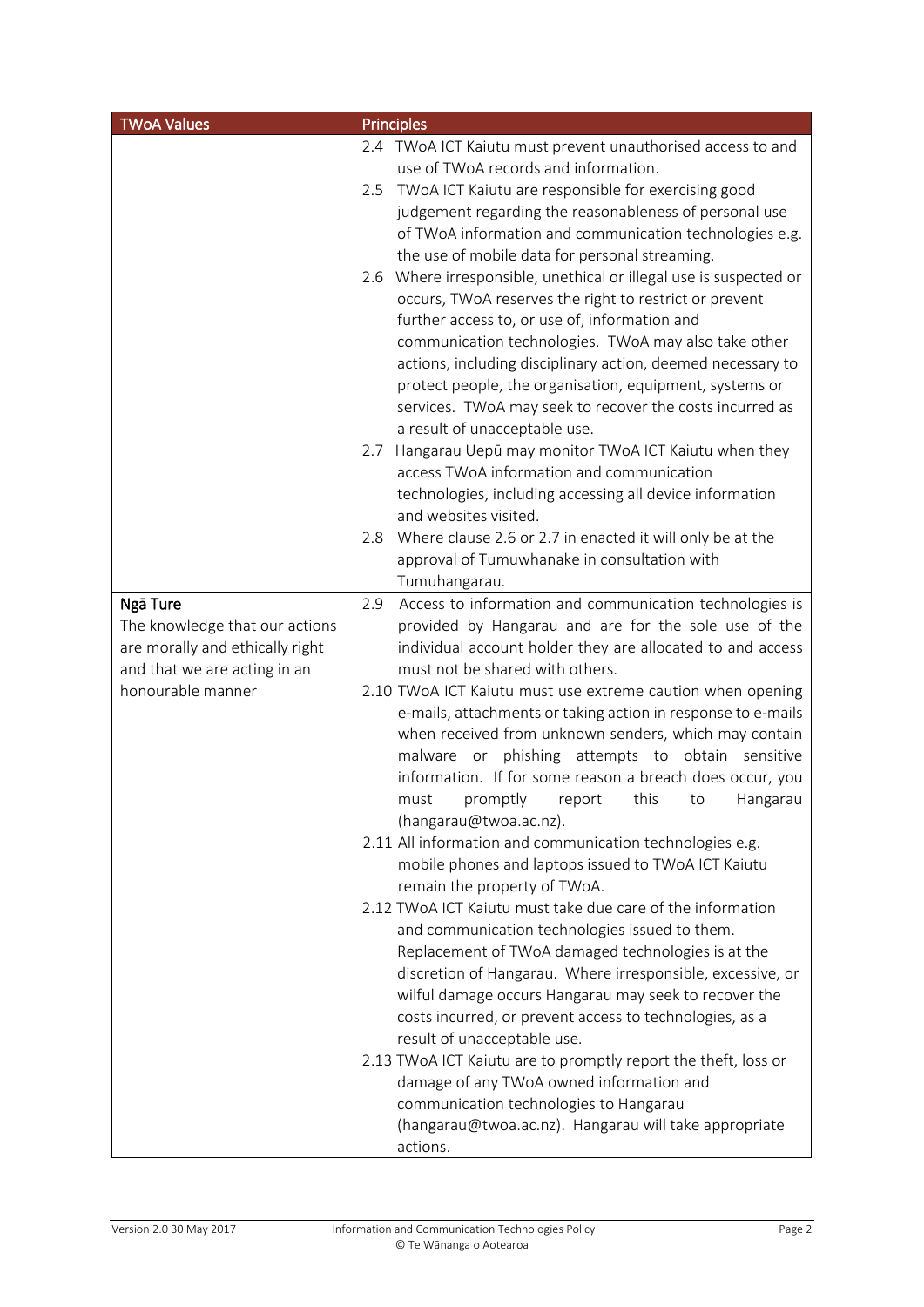| <b>TWoA Values</b>           | <b>Principles</b>                                                                                                                                                                                                                                                                                                                                                                                                                                                                                                                                                                                                                                                                                                                                                                                                                                                                                                                                                                                                                                                                                                                                                                                                                                                                                                                                                                                                                                                                                                                                                                                                                                                                                                                                                                             |
|------------------------------|-----------------------------------------------------------------------------------------------------------------------------------------------------------------------------------------------------------------------------------------------------------------------------------------------------------------------------------------------------------------------------------------------------------------------------------------------------------------------------------------------------------------------------------------------------------------------------------------------------------------------------------------------------------------------------------------------------------------------------------------------------------------------------------------------------------------------------------------------------------------------------------------------------------------------------------------------------------------------------------------------------------------------------------------------------------------------------------------------------------------------------------------------------------------------------------------------------------------------------------------------------------------------------------------------------------------------------------------------------------------------------------------------------------------------------------------------------------------------------------------------------------------------------------------------------------------------------------------------------------------------------------------------------------------------------------------------------------------------------------------------------------------------------------------------|
|                              | 2.14 All information and communication technologies are<br>supplied to a position, not a person. When a kaimahi<br>leaves or changes position, the devices allocated to that<br>position are to remain with the reporting manager for<br>reallocation to the next incumbent. Devices must be<br>returned to Hangarau where a position has been<br>disestablished.<br>2.15 Information and communication technologies issued to<br>tauira for use during a course remain the property of<br>TWoA.<br>2.16 Information and communication technologies provided to<br>tauira as designated programme resources become the<br>property of tauira.<br>2.17 Bring Your Own Device (BYOD) is permitted at TWoA.<br>Connection is through the Guest WiFi network only.<br>Requests to connect to TWoA network using an Ethernet<br>cable must have prior approval by Hangarau.<br>2.18 TWoA ICT Kaiutu must ensure that TWoA data and<br>information stored on their own devices are safe from<br>unauthorised access, regularly backed-up to TWoA<br>systems and disposed of in accordance with the TWoA<br>Records and Information Management policy.<br>2.19 TWoA ICT Kaiutu must ensure that their own personal<br>devices are protected with antivirus software if<br>information is shared between TWoA and personal devices<br>e.g. via a USB flash drive or file transfer.<br>2.20 TWoA ICT Kaiutu must not sign up to licenced subscription<br>services and/or store TWoA data in such services without<br>the prior approval of Hangarau. Free subscription services<br>such as NZ Herald is acceptable. If an incorrect<br>subscription or download is completed e.g. a licenced<br>subscription that we are already paying for such as Adobe,<br>it must be promptly reported to Hangarau |
|                              | (hangarau@twoa.ac.nz) who will take appropriate actions.                                                                                                                                                                                                                                                                                                                                                                                                                                                                                                                                                                                                                                                                                                                                                                                                                                                                                                                                                                                                                                                                                                                                                                                                                                                                                                                                                                                                                                                                                                                                                                                                                                                                                                                                      |
| Kotahitanga                  | 2.21 TWoA ICT Kaiutu have a collective responsibility for the                                                                                                                                                                                                                                                                                                                                                                                                                                                                                                                                                                                                                                                                                                                                                                                                                                                                                                                                                                                                                                                                                                                                                                                                                                                                                                                                                                                                                                                                                                                                                                                                                                                                                                                                 |
| Unity amongst iwi and other  | security of TWoA Information and communication                                                                                                                                                                                                                                                                                                                                                                                                                                                                                                                                                                                                                                                                                                                                                                                                                                                                                                                                                                                                                                                                                                                                                                                                                                                                                                                                                                                                                                                                                                                                                                                                                                                                                                                                                |
| ethnicities, standing as one | technologies. They must question, disclose or report                                                                                                                                                                                                                                                                                                                                                                                                                                                                                                                                                                                                                                                                                                                                                                                                                                                                                                                                                                                                                                                                                                                                                                                                                                                                                                                                                                                                                                                                                                                                                                                                                                                                                                                                          |
|                              | incidents where a breach of policy has occurred or is                                                                                                                                                                                                                                                                                                                                                                                                                                                                                                                                                                                                                                                                                                                                                                                                                                                                                                                                                                                                                                                                                                                                                                                                                                                                                                                                                                                                                                                                                                                                                                                                                                                                                                                                         |
|                              | suspected (hangarau@twoa.ac.nz).                                                                                                                                                                                                                                                                                                                                                                                                                                                                                                                                                                                                                                                                                                                                                                                                                                                                                                                                                                                                                                                                                                                                                                                                                                                                                                                                                                                                                                                                                                                                                                                                                                                                                                                                                              |

### 3.0 Whānuitanga

This tikanga whakahaere applies to all TWoA ICT Kaiutu.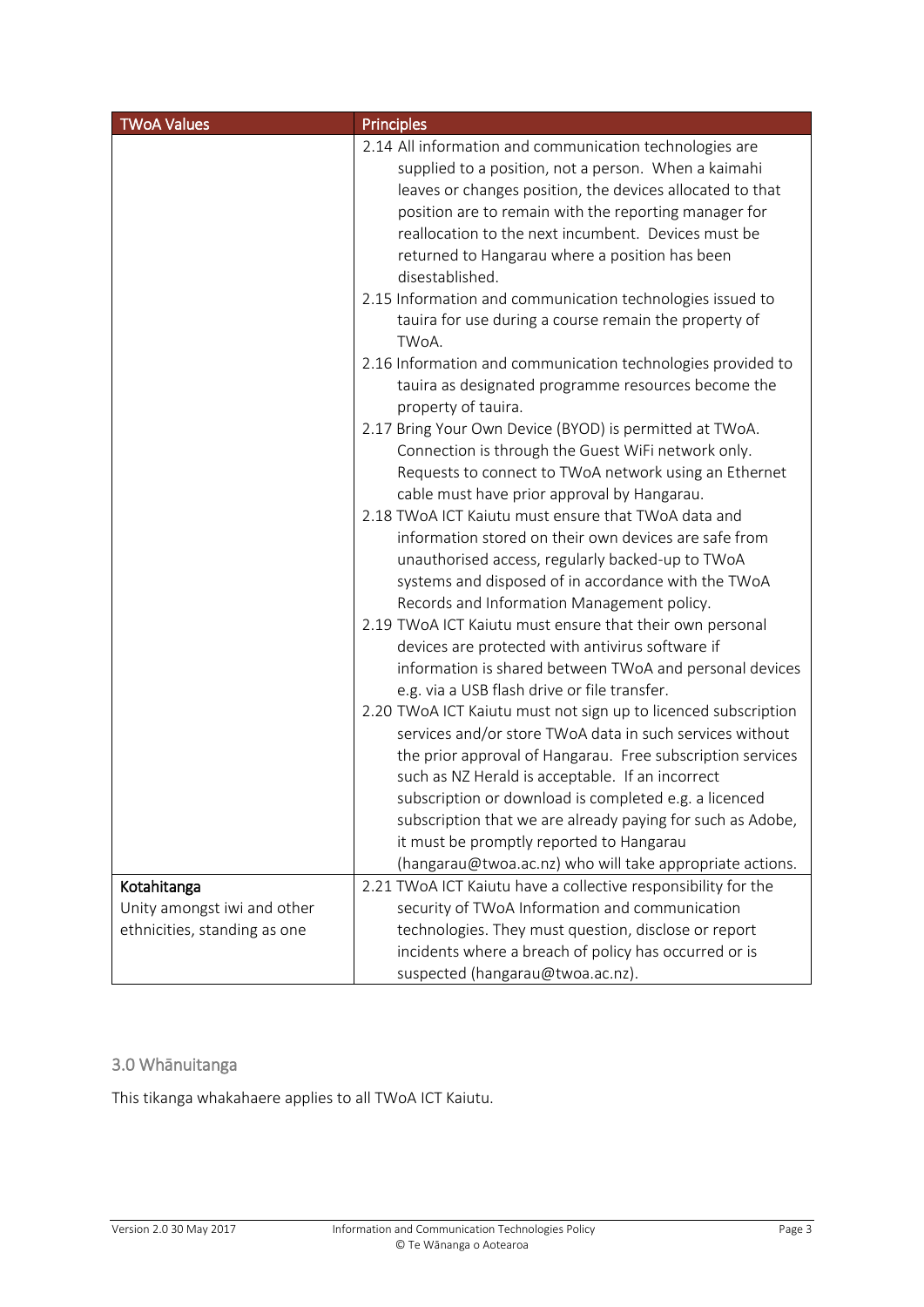#### 4.0 Whakamāramatanga

These are the definition of terms that are used throughout the document.

| <b>Term</b>                   | <b>Description</b>                                              |
|-------------------------------|-----------------------------------------------------------------|
| Information and Communication | Information and communication technologies include Te           |
| Technologies (ICT)            | Wānanga o Aotearoa owned or operated hardware, devices,         |
|                               | software, cloud-based services to which Te Wānanga o            |
|                               | Aotearoa subscribes, and all Te Wānanga o Aotearoa data and     |
|                               | information, irrespective of its location.                      |
| Kaimahi                       | All persons employed by, seconded to, volunteering for, and     |
|                               | authorised contractors of Te Wānanga o Aotearoa.                |
| Malware                       | Short for "malicious software," malware refers to software      |
|                               | programs designed to damage or do other unwanted actions on     |
|                               | a computer system. Common examples of malware include           |
|                               | viruses, worms, trojan horses, and spyware.                     |
| Phishing                      | Phishing is the attempt to obtain sensitive information such as |
|                               | usernames, passwords, and credit card details (and, indirectly, |
|                               | money), often for malicious reasons, by disguising as a         |
|                               | trustworthy entity in an electronic communication e.g. an email |
|                               | that appears to be sent from a known person.                    |
| Tauira                        | All persons currently enrolled in Te Wānanga o Aotearoa         |
|                               | programmes or courses.                                          |
| Te Mana Whakahaere            | Members of any established Te Wānanga o Aotearoa                |
|                               | governance group.                                               |
| Te Wānanga o Aotearoa         | Includes Te Wānanga o Aotearoa and all direct and indirect      |
|                               | subsidiaries.                                                   |
| Te Wānanga o Aotearoa ICT     | All kaimahi, tauira, TMW, vendors, and visitors that access the |
| Kaiutu                        | Te Wānanga o Aotearoa ICT environment either from a Te          |
|                               | Wānanga o Aotearoa provided device or their own device.         |

#### 5.0 Ngā Hononga

The following legislation applies to this tikanga whakahaere:

- Copyright Act 1994
- Copyright (Infringing File Sharing) Act 2011
- Electronic Transactions Act 2002
- Privacy Act 1993
- Public Records Act 2005
- **•** Telecommunications Act 2001
- Unsolicited Electronic Messages Act 2007
- Health and Safety at Work Act 2015
- Harmful Digital Communications Bill

The following documents/tikanga whakahaere apply to this tikanga whakahaere:

- Hangarau ICT Service Catalogue
	- o Provides the description of all services provided by Hangarau e.g. Incident Management, Change Management, Asset Management, ICT Security